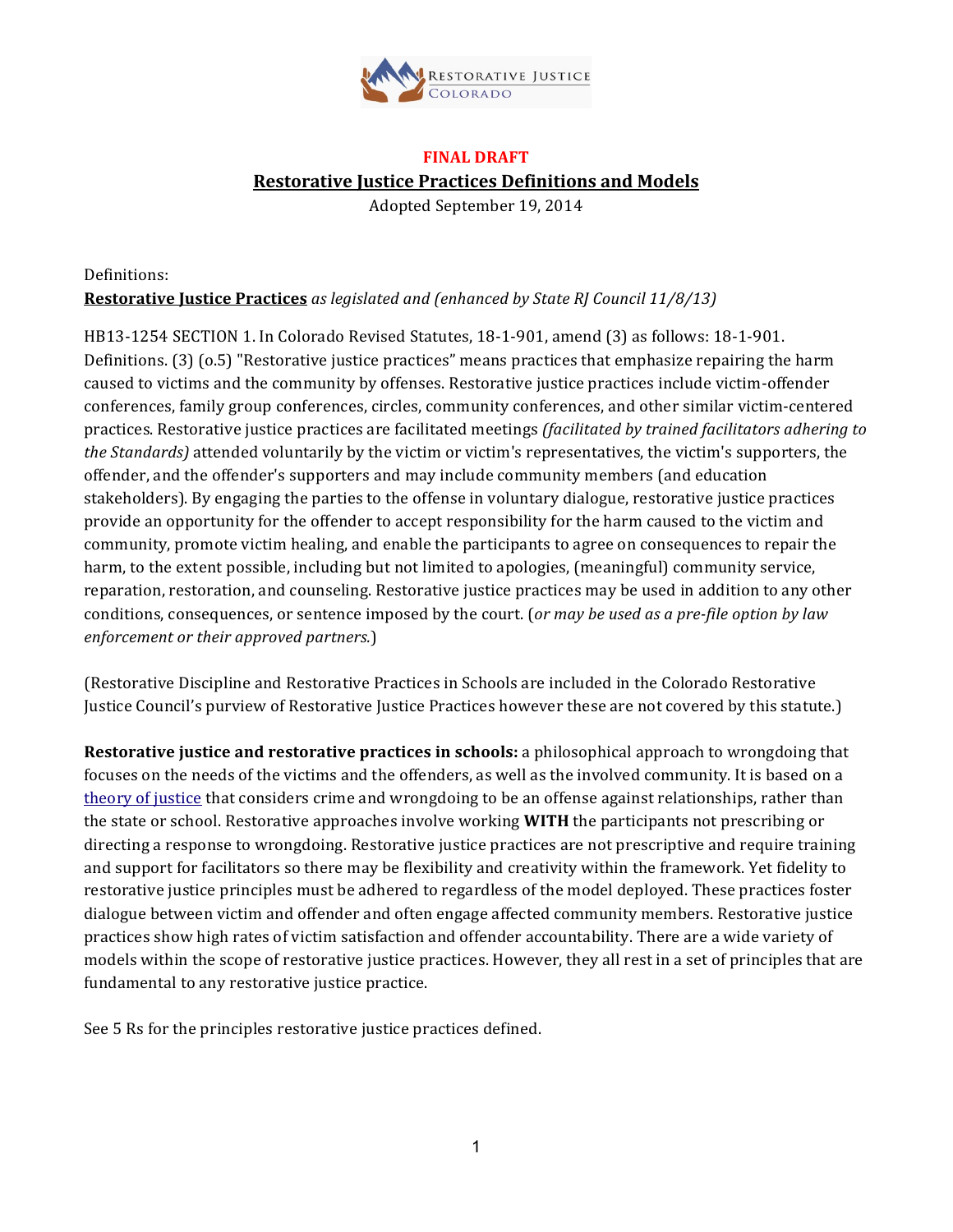

# **Restorative Justice (RJ):**

Rooted in the values and principles of restorative justice practices (see 5 R's document)

Contact is made with victims and offenders of a crime

Victims choose to be present, represented by a surrogate or other means and may provide an impact statement

Invite voluntary participation from directly impacted parties

All parties are willing for the incident to be handled restoratively and be represented or present.

Community is represented when appropriate

Facilitated by trained facilitators adhering to the Colorado Facilitator Code of Conduct and Standards of Practice

Be conducted in circles with no tables/barriers to the extent possible Focus is repair of harm

Models and Processes:

(The restorative justice processes listed below do not comprise an exhaustive list of available models.) **Conference-** (Community Group, Family Group, Victim/Offender, Community)

**Circle**- (Restorative, Mutual Responsibility, Peace, Reconciliation, \*ReStore, \*Rethinking Drinking and Drugs) \*When victims and community are represented these would be considered RJ

Dialogue- (High Risk Victim Offender, Victim/Offender, Restorative Justice, Victim/Offender Mediation, Reconciliation)

## **Restorative Practices:**

*Restorative Practices are not restorative justice but should be aligned in the following ways:* 

Rooted in the values and principles of restorative justice practices (see  $5 \text{ R's document}$ )

These are restorative in nature but may not involve participation from all parties directly impacted by an incident.

May be type of crime or incident specific

Representatives may serve in expressing the voice of at least one party. (Either harmed party or person responsible for the harm)

Participation should be voluntary although may be a part of sentencing, disciplinary action or other procedural requirements

Facilitated by trained facilitators adhering to the Colorado Facilitator Code of Conduct and Standards of Practice

Be conducted in circles with no tables/barriers to the extent possible These models range from prevention to intervention.

Models and Processes:

(The restorative practices listed below do not comprise an exhaustive list of available models.) **Circle**- (Connection, Talking, Sentencing, ReEntry, Transition, Reintegration, Circle of Accountability and Support (COSA), Family Group Decision Making, Healing, Peacekeeper, Peacemaking,) **Panel/Board-** (Community Justice Committee, Community Impact, Victim Impact, Impact of Crime, Restorative, Community Accountability,)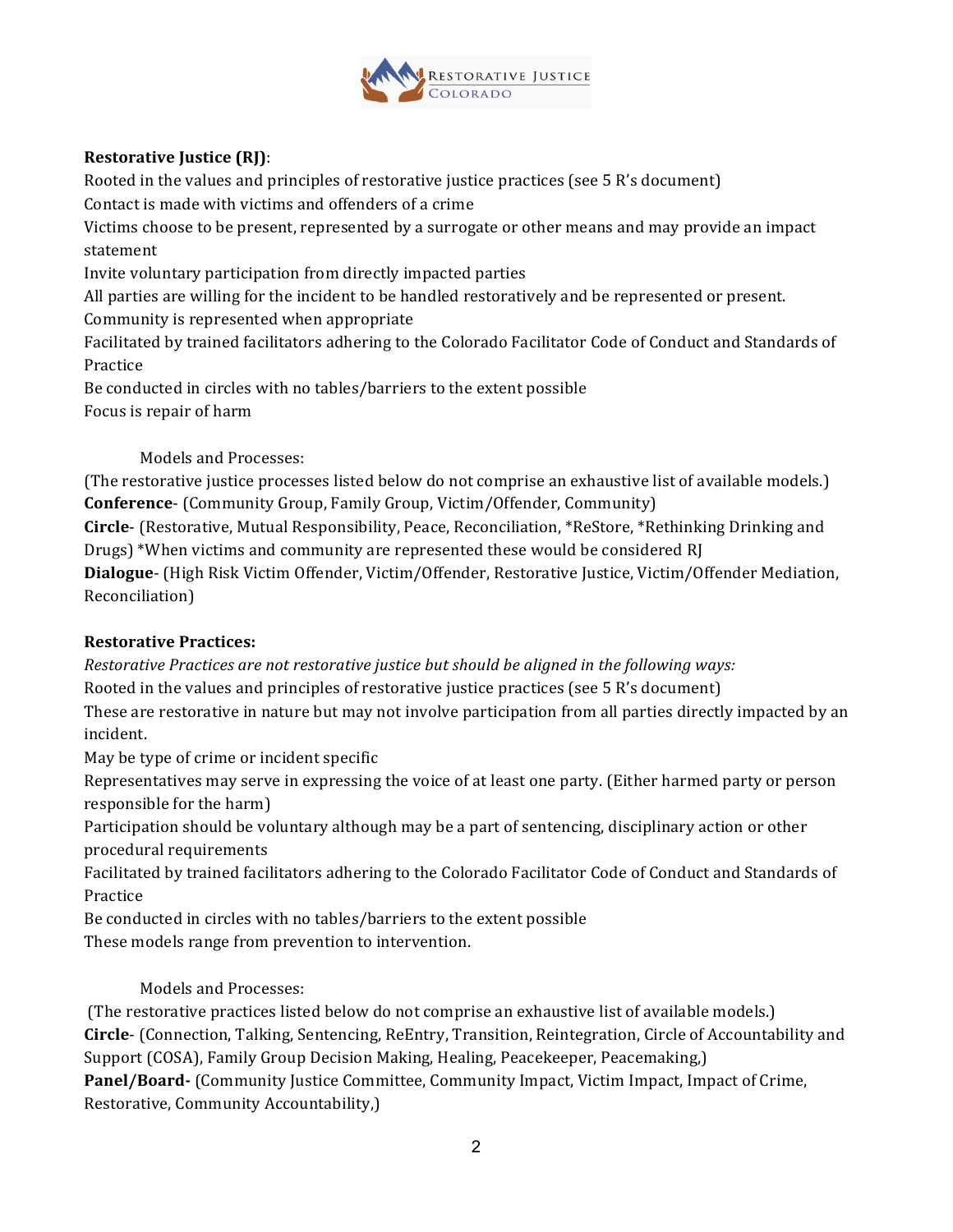

**Crime Specific-** (ReStore, ReThinking Drinking (And Drugs), **Dialogue-** (Restorative Agreement, Restorative Conversation, Restorative Discipline) **Class**- (Decision Making and other classes that educate participants on the 5 Rs and impact of harm with responsibility to repair that harm)

**Pre-Conference/Circle Planning:** Planning activities leading to a structured meeting that may include offenders, victims, both parties' families and friends, and/or other community members in which a facilitator meets with participating parties to explain the restorative process, understand what happened from each person's perspective and help people begin to think about how harm may best be repaired. Planning activities can include pre-conference/pre-circle meetings, interviews, phone conversations or other coordination activities.

This is an essential step for most restorative justice processes.

**Restorative Repairs-** These are potential agreement/contract items that are often included in restorative justice practices. They are neither restorative justice nor a restorative practice in and of themselves. The possibilities for restorative repairs go well beyond this list. The repair of harm should be determined by a group that includes harmed parties, people responsible for harm and community representatives. In some restorative practices repairs may be categorically pre-determined to create efficiencies of process. In all cases, repairs should be specific to the incident and the person responsible, build on their strengths, and repair harm. If the repairs are punitive they are not restorative.

There include but are not limited to: Restitution Apologies Meaningful/Restorative Community Service Educational Opportunities

## **Confidentiality**

Some restorative justice practices require participants to sign a confidentiality agreement. These agreements usually state that anything discussed in the conference will not be disclosed to nonparticipants. The rationale for confidentiality is that it promotes open and honest communication during the process. Facilitators may take notes in a process in which case it is recommended that those notes be destroyed post-process to protect the confidentiality of the participants.

#### **Some process and model definitions:**

#### **Conference**

A conference is a structured meeting between offenders, victims and both parties' select support people like family and friends and may involve affected community members, in which they deal address the harm of the crime and decide how best to repair it. Neither counseling nor a mediation process, conferencing is a victim-sensitive, straightforward problem-solving method that demonstrates how citizens can resolve their own problems when provided with a constructive forum to do so. (O'Connell, Wachtel, & Wachtel, 1999).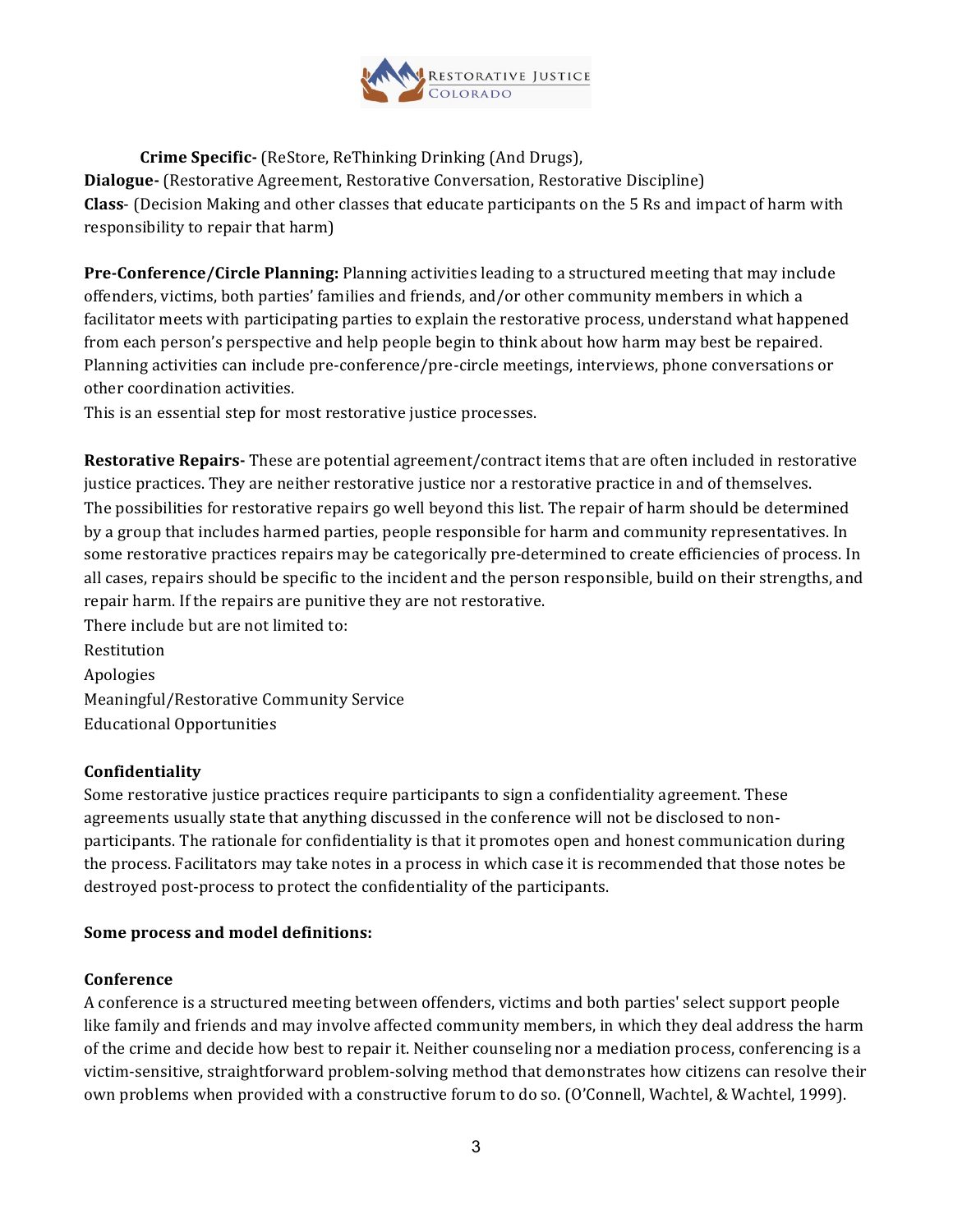

Conferences provide victims and others with an opportunity to confront the offender, express their feelings, ask questions and have a say in the outcome. Offenders hear firsthand how their behavior has affected people. Conferences hold offenders accountable while providing them with an opportunity to discard the "offender" label and be reintegrated into their community, school or workplace (Morris and Maxwell, 2001).

Participation in conferences is voluntary. An offender qualifies for a restorative process by taking responsibility for their part of an incident. After it is determined that a conference is appropriate and offenders and victims have agreed to attend, the conference facilitators invite others affected by the incident–the family and friends of victims and offenders and community members.

A restorative conference can be used in lieu of traditional disciplinary or justice processes, or where that is not appropriate, as a supplement to those processes.

The conference facilitator follows a set format or guide and keeps the conference on focus, but is not an active participant. In the conference the facilitator asks the offenders to tell what they did and what they were thinking about when they did it. The facilitator then asks victims and their family members and friends to tell about the incident from their perspective and how it affected them. The offenders' family and friends are asked to do the same.

Finally the victim is asked what he or she would like to repair the harm done by this incident. Everyone else at the conference has the opportunity to contribute ideas for repair of harm and learning. When agreement is reached, a simple contract is written and signed (O'Connell, Wachtel, & Wachtel, 1999). The offender is then held accountable to completing the contract within the agreed upon time frame.

## **Dialogue**

Dialogue, is usually a face-to-face meeting, between the victim of a crime and the person who committed that crime with the presence of a trained facilitator. In this restorative process, the facilitator ensures the safety of the dialog by setting ground rules for the process and holding all parties accountable to those ground rules. The basic dialog between the offender and victim may explore what happened, who was affected and how and gives voice to the most directly involved parties. These restorative processes are best done when victim initiated. (see 20 Essential Points doc)

Dialogue is only one option for people to respond to victimization or offense. This is an individual journey for the victim and the offender. Their reasons for dialogue are personal. The victims' and offenders' needs, expectations, level of support, level of honesty and openness determine what can be accomplished during the dialogue.

## **Victims have the opportunity to:**

- Directly and constructively express to offenders current and repressed feelings such as fear, anger, anxiety, loss, pain, helplessness, hopelessness...
- Ask questions and receive answers and insights, which only offenders can provide.
- Have their voices be heard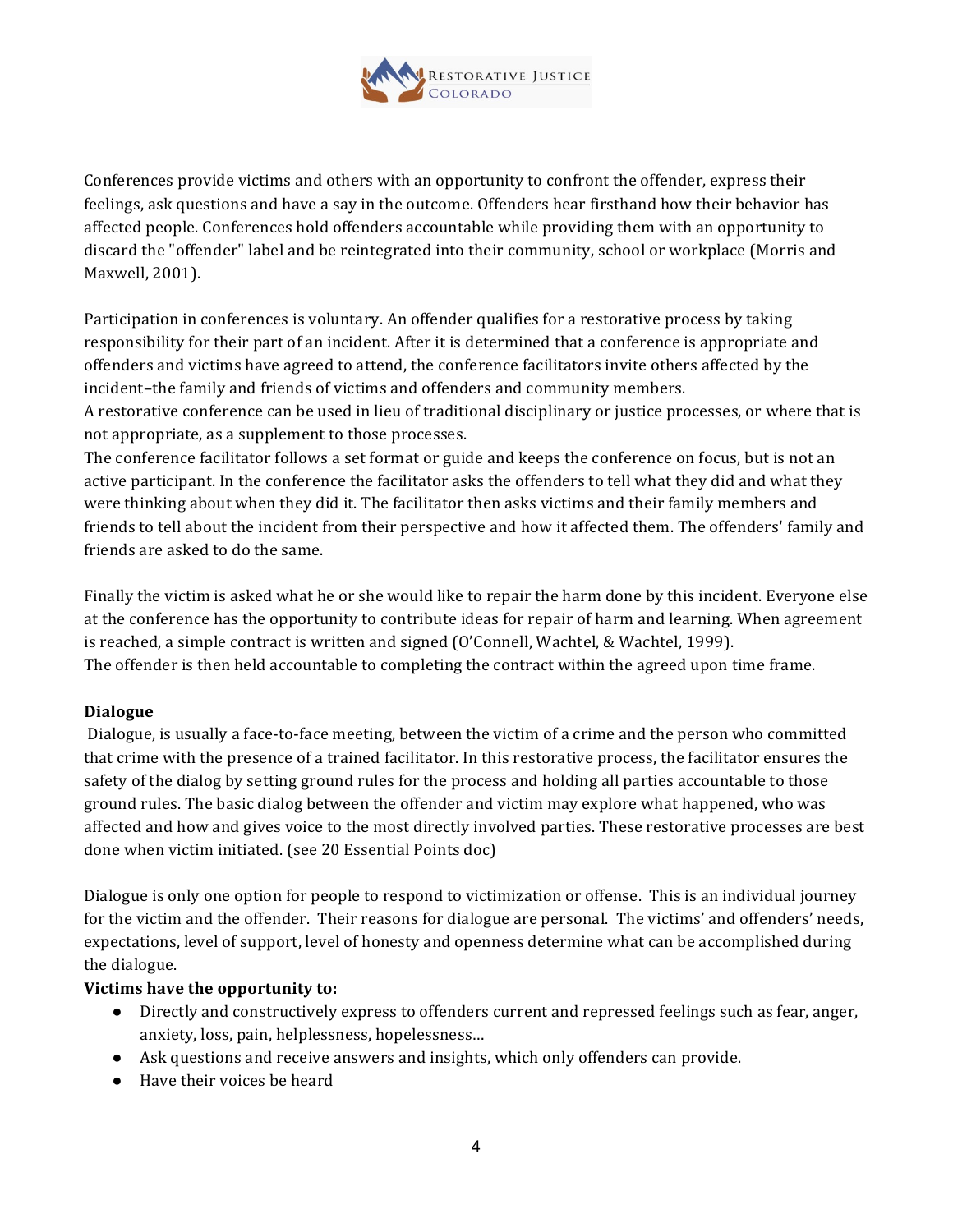

## **Offenders have the opportunity to:**

- Face the full human impact of their crime by hearing first-hand the depth of trauma experienced by the victim
- Express sincere remorse related to their offense and resulting impact
- Answer questions posed by the victim
- Reach greater accountability by obligating themselves to their victims and communities
- Restore to whatever extent possible, what has been wronged within the victims' physical, emotional, spiritual, financial and social dimensions of their everyday life.
- Offenders participating in dialogue will not have any benefit for the offender's status within the prison system.
	- $\circ$  The process is mutually voluntary. It can be stopped by either party or when deemed appropriate by the facilitator.
	- $\circ$  Confidentiality mutual agreement of who can be told
- $\bullet$  The average case takes 6 months from the initial request until the day of dialogue
- Two volunteers co-facilitate the dialogue. The role of the facilitator is to help the victim and offender through their dialogue process.
- Preparation generally consists in general of at least three individual meetings between the victim and facilitators and the offender and facilitators before the day of dialogue with the victim, offender and facilitators.
- The process involves preparing each party and managing expectations of the dialogue. As the process advances there are four phases that participants walk through.

## **High Risk Victim Offender Dialogue**

In addition to the basic definition of Dialogue HRVOD has established protocols and procedures to ensure a safe, quality process for the dialogue. These may take place in prisons, detention centers or other locations where safety is potentially of concern.

# **Circle:**

A restorative circle is a versatile restorative justice practice that fosters cooperation and responsibility in group situations with mutual responsibilities identified. A restorative circle often doesn't specify victims and offenders.

The circle is a process that brings together individuals who wish to engage in conflict resolution, or other activities in which honest communications, relationship development, and community building are core desired outcomes. Circles offer an alternative to contemporary meeting processes that often rely on hierarchy, win-lose positioning, and victim/rescuer approaches to relationships and problem solving (Roca, Inc.).

In a restorative circle, one person speaks at a time: The opportunity to speak moves around the circle, and people wait to speak until the person before them has finished speaking. The chance to speak continues moving around the circle as many times as necessary, until everyone has said what they need to say. A "talking piece" is often used to facilitate this process: Whoever is holding the talking piece has the "floor."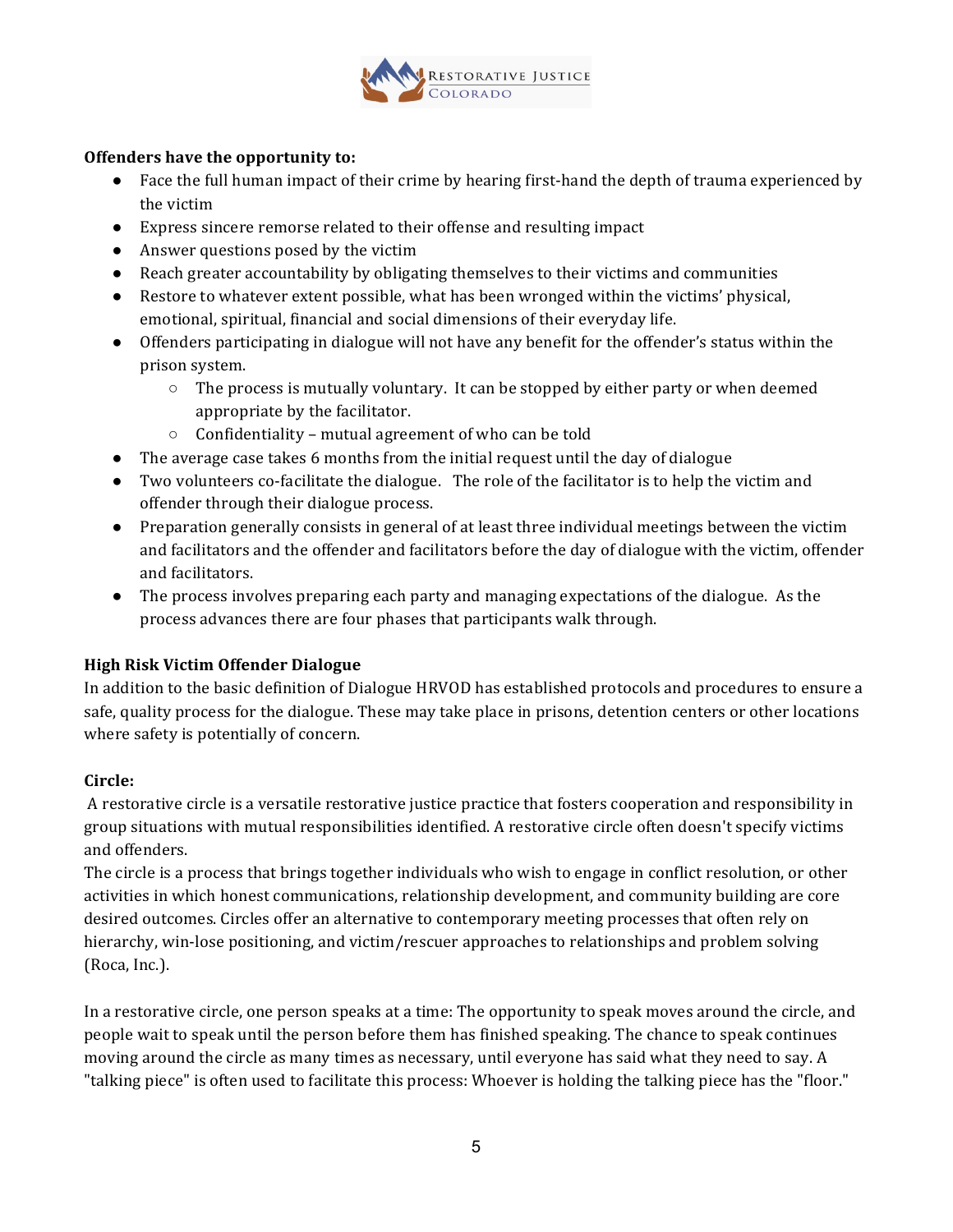

Both the restorative circle and the talking piece have roots in ancient and indigenous practices (Mirsky, 2004, April & May; Roca, Inc.).

Each person is encouraged to take responsibility for his or her part in what happened and co-create what will happen next. (Note: The process should not imply that the victim has responsibility in the crime committed against them. Victim blaming must be avoided at all costs).

**Boards/Panels:** A meeting where victim representatives and/or members of the community sit on a panel and speak to offenders about the impacts of crime on the community. Boards/Panels are typically composed of a small group of citizens, prepared for this function by intensive training, who conduct public, face-to-face meetings with offenders who have been sentenced by the court to participate in the process or who have been referred by police officers on a pre-charge basis or as part of a peripheral, extra-judicial process.

Victims of the offender are invited to participate in the process by meeting with the board and offender, or by submitting a written statement that is shared with the offender and the board. During a meeting, board members discuss with the offender, the nature of the offense, impact of the behavior, and negative consequences. Then board members discuss a set of actions with the offender, until they reach agreement on the specific actions the offender will take within a given time period to make reparation for the crime.

Subsequently, the offender must document his or her progress in fulfilling the terms of the agreement. After the stipulated period of time has passed, the board submits a report to the court on the offender's compliance or a written documentation to the referring police officer, with the agreed upon sanctions. At this point, the board's involvement with the offender is ended.

**Class:** A restorative class is based in and teaches the values and principles of restorative justice practices in order for participants to view their offense through a restorative lens and make better choices moving forward.

## **SOME SPECIFIC TYPES OF PROCESSES:**

## **Sentencing Circles-**

Sentencing circles use traditional circle ritual and structure to involve the victim, victim supporters, the offender, offender supporters, judge and court personnel, prosecutor, defense counsel, police, and all interested community members. Within the circle, people can speak from the heart in a shared search for understanding of the event, and together identify the steps necessary to assist in healing all affected parties and prevent future crimes.

Sentencing circles typically involve a multi-step procedure that includes: (1) application by the offender to participate in the circle process; (2) a healing circle for the victim; (3) a healing circle for the offender; (4) a sentencing circle to develop consensus on the elements of a sentencing plan; and (5) follow-up circles to monitor the progress of the offender.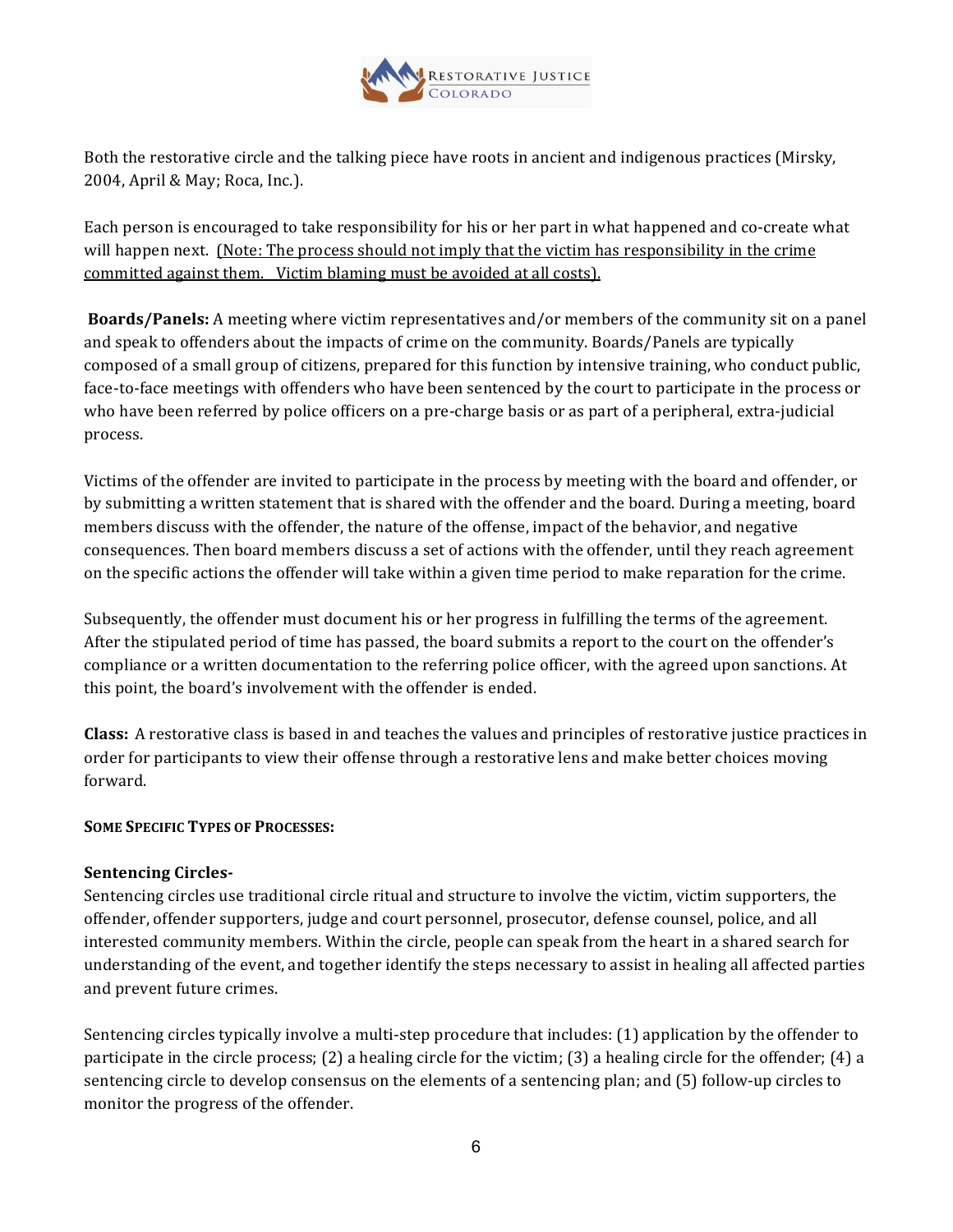

#### **Connection Circles -**

Connection Circles are a relationship building process that can be used at any point along the spectrum of restorative practices. They are used to promote understanding, share experiences, build relationship and establish circle practice.

The role of the Connection Circle leader is:

- To introduce the connection circle and talking piece
- To identify and uphold the ground rules
- To ask the question that the round is based upon
- To listen actively while people are speaking and model the ground rules
- To close the circle and thank everyone for their participation

## **Restorative ReEntry Circles/Transition Circles-**

Restorative ReEntry Circles/Transition Circles are provided for imprisoned individuals who are returning to a community. The person returning to life outside of incarceration will meet with community members, their families and friends in a group process to address their needs for a successful transition back into the community. One of the needs addressed is the need for reconciliation. A Modified Restorative Circle has also been developed and used in Hawaii for individual incarcerated people whose loved ones are unable or unwilling to attend full Restorative Reentry Circles. Instead other imprisoned friends sit in the Circle and are supporters in developing a transition plan that includes how the incarcerated individual having the Circle may reconcile with those harmed by the crime and/or imprisonment.

#### Circles of Support and Accountability-

Circles of Support and Accountability (CoSA) originated as a project of the "Welcome In," (a Mennonite church in Hamilton, Ontario). This innovation is now an internationally regarded, evidence-based practice with a demonstrated capacity to enhance the safe integration of otherwise high-risk sex offenders with their community. In Canada, some sex offenders are released to the community after serving their entire sentence.

These offenders have been judged too dangerous to be released on any form of conditional release (e.g. a parole certificate), and have therefore been "detained." Upon further reconviction (and therefore, further victimization), many of these offenders would likely be designated as a "Dangerous Offender," under current Canadian law.

Prior to 1994 many of these offenders were released without any form of meaningful community-based support or accountability network apart from police surveillance. Since 1994, CoSA has assisted with the integration of well over 120 such offenders by offering them support while holding them accountable. Research now indicates that surrounding a 'core member' with between 5 and 7 carefully selected and trained volunteer circle members significantly reduce sexual re-offence by upwards of 50%. Further, a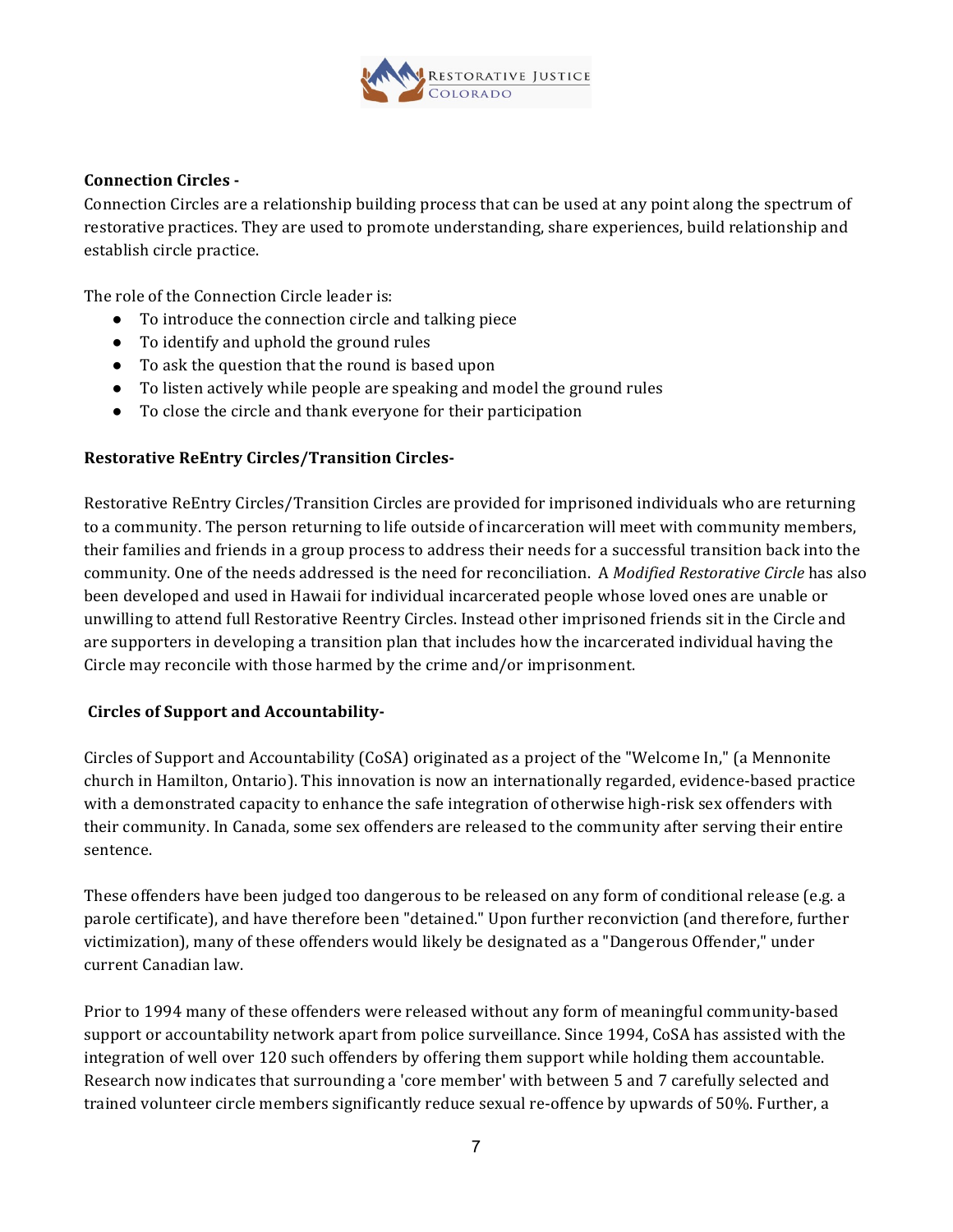

significant "harm reduction" effect has also been noted in those cases where sexual re-offence has occurred. Offences were less invasive and less brutal in nature than previous offences. CoSA projects now exist in every Canadian province and every major urban centre. CoSA projects are also operational in several U.S. states (California, Oregon, Ohio, Colorado, Vermont) as well as in the Thames Valley region of the United Kingdom.

## **Rethinking Drinking**

This program uses a restorative circle approach to teach young offenders accountability, to develop an awareness of the impact their behavior has on their families and the community, and to take responsibility for their actions. In several jurisdictions, this program is offered as an alternative to a first minor in possession charge. The circle, which includes two 3-hour sessions, must be attended by the juvenile and two parents, guardians, or supportive adults. There are typically 4-5 youth/adult combinations in the circle. Additionally, there are 1-2 community member representatives in the circle to help raise awareness of the impact underage possession has on the community as a whole. Circles focus on raising awareness of the impact of alcohol or other substances on the developing brain, helping youth to identify where they could have made different decisions rather than drinking, and, ultimately, on the impact that their actions had on self, family and community. Following the circle sessions, each youth will have five weeks to complete a personalized action plan to further address the impact their decisions have on self, family, and community.

#### **ReStore**

A restorative justice group process designed to address the harm caused by shoplifting theft in a manner that:

- does not create unwanted pressure on victims
- supports education and accountability for offenders
- includes a strong community voice in defining the harm caused by shoplifting theft and the path forward to better choices
- allows RI programs to manage large numbers of shoplifting cases

The RESTORE Program includes an intake and pre-session accountability interview with each offender, which includes referrals to community resources when appropriate. The offender and parent then attend (together) a 4-hour RESTORE session. The session includes: a victim/community impact panel, an RJ conference, and a supported conversation about the contract to repair the harm. The offender and parent then make choices in the accountability contract and sign up to return for a completion interview 1-2 months later. Each RJ circle should have at minimum: 2-4 offenders and parents (co-defendants are together), 1 trained RJ facilitator, 1 trained merchant representative, 1 trained RJ community member and 1 peer representative. 

The RESTORE accountability contract provides a menu of choices for repairing the harm in the categories of giving back to the victim and community and giving back to the self and family. While there is a menu, the offender and family can make choices and/or create their own options in all areas of the contract. Circle participants give suggestions and input on the contract, but the offender and parent make the final choice. The RESTORE completion interview is held individually with each offender and support people by a team